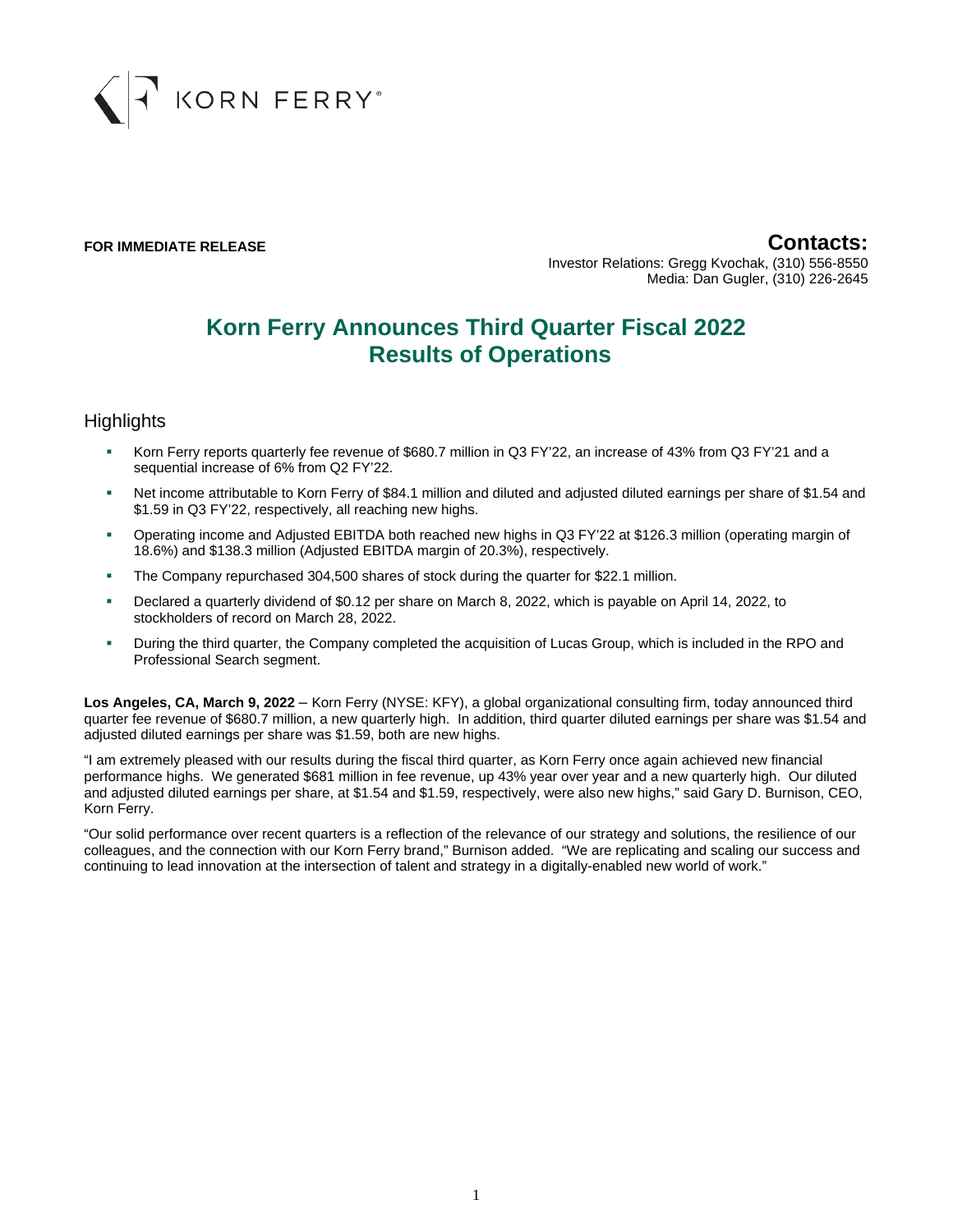

### Selected Financial Results

(dollars in millions, except per share amounts) (a)

|                                       |     | <b>Third Quarter</b> |     |              |    |              | <b>Year to Date</b> |           |  |  |
|---------------------------------------|-----|----------------------|-----|--------------|----|--------------|---------------------|-----------|--|--|
|                                       |     | <b>FY'22</b>         |     | <b>FY'21</b> |    | <b>FY'22</b> | <b>FY'21</b>        |           |  |  |
| Fee revenue                           | S   | 680.7                | \$  | 475.4        |    | \$1,905.6    |                     | \$1,254.9 |  |  |
| Total revenue                         | S   | 685.0                |     | 477.9        |    | \$1,916.5    |                     | \$1,262.6 |  |  |
| Operating income                      | \$  | 126.3                | \$. | 65.2         | \$ | 331.3        | S                   | 69.5      |  |  |
| Operating margin                      |     | 18.6%                |     | $13.7\%$     |    | 17.4%        | 5.5%                |           |  |  |
| Net income attributable to Korn Ferry | \$. | 84.1                 | S   | 51.3         | \$ | 234.7        | S                   | 48.3      |  |  |
| Basic earnings per share              | \$  | 1.55                 | S   | 0.95         | \$ | 4.33         |                     | 0.89      |  |  |
| Diluted earnings per share            | \$  | 1.54                 | S.  | 0.94         | \$ | 4.28         |                     | 0.88      |  |  |

| <b>Adjusted Results (b):</b>                   |    | <b>Third Quarter</b> |              |     | <b>Year to Date</b> |              |
|------------------------------------------------|----|----------------------|--------------|-----|---------------------|--------------|
|                                                |    | <b>FY'22</b>         | <b>FY'21</b> |     | <b>FY'22</b>        | <b>FY'21</b> |
| <b>Adjusted EBITDA</b>                         | S  | 138.3                | 96.7         | \$  | 394.5               | 173.4        |
| Adjusted EBITDA margin                         |    | 20.3%                | 20.3%        |     | 20.7%               | 13.8%        |
| Adjusted net income attributable to Korn Ferry | \$ | 86.9                 | 51.9         |     | 245.7               | 71.1         |
| Adjusted basic earnings per share              | \$ | 1.60                 | 0.96         | \$. | 4.53                | 1.31         |
| Adjusted diluted earnings per share            | \$ | 1.59                 | 0.95         | \$  | 4.48                | 1.30         |

(a) Numbers may not total due to rounding.

\_\_\_\_\_\_\_\_\_\_\_

(b) Adjusted EBITDA refers to earnings before interest, taxes, depreciation and amortization, further adjusted to exclude integration/acquisition costs, impairment of fixed assets, impairment of right of use assets and net restructuring charges when applicable. Adjusted results on a consolidated basis are non-GAAP financial measures that adjust for the following, as applicable (see attached reconciliations):

|                                   | <b>Third Quarter</b>     |  |                                 |  |              | <b>Year to Date</b> |              |  |  |
|-----------------------------------|--------------------------|--|---------------------------------|--|--------------|---------------------|--------------|--|--|
|                                   | <b>FY'22</b>             |  | <b>FY'21</b>                    |  | <b>FY'22</b> |                     | <b>FY'21</b> |  |  |
| Integration/acquisition costs     | 3.2                      |  |                                 |  | 4.3          |                     | 0.7          |  |  |
| Impairment of fixed assets        | $\overline{\phantom{0}}$ |  | $\hspace{0.1mm}-\hspace{0.1mm}$ |  | 1.9          |                     |              |  |  |
| Impairment of right of use assets |                          |  | $\overline{\phantom{m}}$        |  | 7.4          |                     |              |  |  |
| Restructuring charges, net        |                          |  | 0.8                             |  |              |                     | 30.7         |  |  |

The Company reported fee revenue in Q3 FY'22 of \$680.7 million, an increase of 43% (up 46% on a constant currency basis) compared to Q3 FY'21. Fee revenue increased in all lines of business. The increase in fee revenue when compared to Q3 FY'21 was primarily due to an increase in new business in the quarter driven by the increased relevance of the Company's solutions.

Operating margin was 18.6% in Q3 FY'22 compared to 13.7% in the year-ago quarter. Adjusted EBITDA margin was 20.3% in both Q3 FY'22 and Q3 FY'21. Net income attributable to Korn Ferry was \$84.1 million compared to \$51.3 million in Q3 FY'21.

The year-over-year improvement in operating margin was due to the increase in fee revenue discussed above, improved productivity resulting from work being conducted virtually, and cost savings from the structural changes made to the Company's business during the pandemic. Partially offsetting this were increases in compensation and benefits expense, general and administrative expenses and cost of services expense. The increase in compensation and benefits expense was driven by higher salaries and related payroll taxes and performance-related bonus expense. The increase in general and administrative expenses was primarily due to the acquisition of the Lucas Group along with the associated integration and acquisition costs. The higher cost of services expense was primarily due to the Lucas Group acquisition.

Adjusted EBITDA margin remained unchanged compared to the year-ago quarter.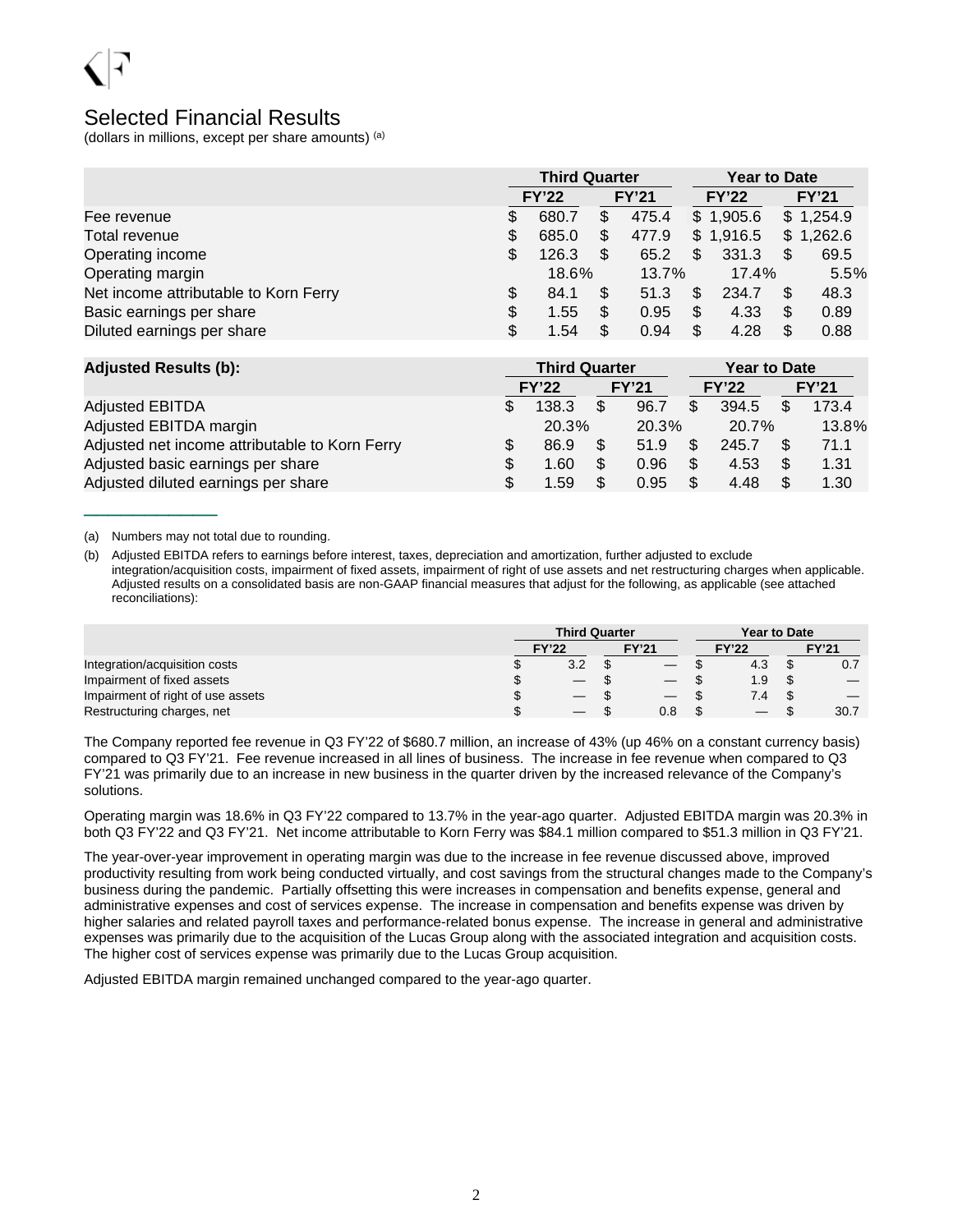# Results by Line of Business

### Selected Consulting Data

(dollars in millions) (a)

|                                                                                                                | <b>Third Quarter</b> |                     |    |                     |     | <b>Year to Date</b>   |     |                       |  |
|----------------------------------------------------------------------------------------------------------------|----------------------|---------------------|----|---------------------|-----|-----------------------|-----|-----------------------|--|
|                                                                                                                |                      | <b>FY'22</b>        |    | <b>FY'21</b>        |     | <b>FY'22</b>          |     | <b>FY'21</b>          |  |
| Fee revenue                                                                                                    | S                    | 162.9               | \$ | 136.3               | \$. | 476.3                 | \$. | 362.3                 |  |
| Total revenue                                                                                                  | S                    | 163.8               | \$ | 136.6               | \$. | 478.6                 | \$. | 363.2                 |  |
| Ending number of consultants and execution staff (b)<br>Hours worked in thousands (c)<br>Average bill rate (d) | S                    | 1.787<br>424<br>384 | \$ | 1.528<br>372<br>367 |     | 1.787<br>1.295<br>368 | S   | 1,528<br>1,137<br>319 |  |

| <b>Adjusted Results (e):</b> | <b>Third Quarter</b> |     |       |     | <b>Year to Date</b> |       |
|------------------------------|----------------------|-----|-------|-----|---------------------|-------|
|                              | <b>FY'22</b>         |     | FY'21 |     | <b>FY'22</b>        | FY'21 |
| <b>Adjusted EBITDA</b>       | 28.6                 | \$. | 27.5  | - S | 85.5                | 54.3  |
| Adjusted EBITDA margin       | 17.5%                |     | 20.2% |     | $17.9\%$            | 15.0% |

(a) Numbers may not total due to rounding.

\_\_\_\_\_\_\_\_\_\_\_

(b) Represents number of employees originating, delivering and executing consulting services.

(c) The number of hours worked by consultant and execution staff during the period.

(d) The amount of fee revenue divided by the number of hours worked by consultants and execution staff.

(e) Adjusted results exclude the following:

|                                   | <b>Third Quarter</b>                      |  |                                 |  |              | Year to Date |              |  |  |  |
|-----------------------------------|-------------------------------------------|--|---------------------------------|--|--------------|--------------|--------------|--|--|--|
|                                   | <b>FY'22</b>                              |  | <b>FY'21</b>                    |  | <b>FY'22</b> |              | <b>FY'21</b> |  |  |  |
| Impairment of fixed assets        | $\overline{\phantom{0}}$                  |  |                                 |  | 0.3          | ◡            |              |  |  |  |
| Impairment of right of use assets | $\qquad \qquad \overline{\qquad \qquad }$ |  | $\hspace{0.1mm}-\hspace{0.1mm}$ |  | 2.5          | \$.          |              |  |  |  |
| Restructuring charges, net        | $\overline{\phantom{0}}$                  |  | 0.3                             |  |              |              | 14.2         |  |  |  |

Fee revenue was \$162.9 million in Q3 FY'22 compared to \$136.3 million in Q3 FY'21, an increase of \$26.6 million or 20% (up 22% on a constant currency basis). Growth in Consulting fee revenue continues to be driven by significant client workforce transformation initiatives including DE&I and ESG, delivered through our Organization Strategy, Assessment and Succession, and Leadership Development solutions. In addition, Total Rewards offering has increased as clients address compensation and retention issues associated with labor market dislocation and pay governance issues.

Adjusted EBITDA was \$28.6 million in Q3 FY'22 with an Adjusted EBITDA margin of 17.5% compared to Adjusted EBITDA of \$27.5 million with an associated margin of 20.2%, respectively, in the year-ago quarter. This increase in Adjusted EBITDA resulted from the increase in fee revenue outlined above, partially offset by an increase in compensation and benefits expense. The increase in compensation and benefits expense was driven by higher salaries and related payroll taxes and performance-related bonus expense due to an increase in fee revenue and headcount.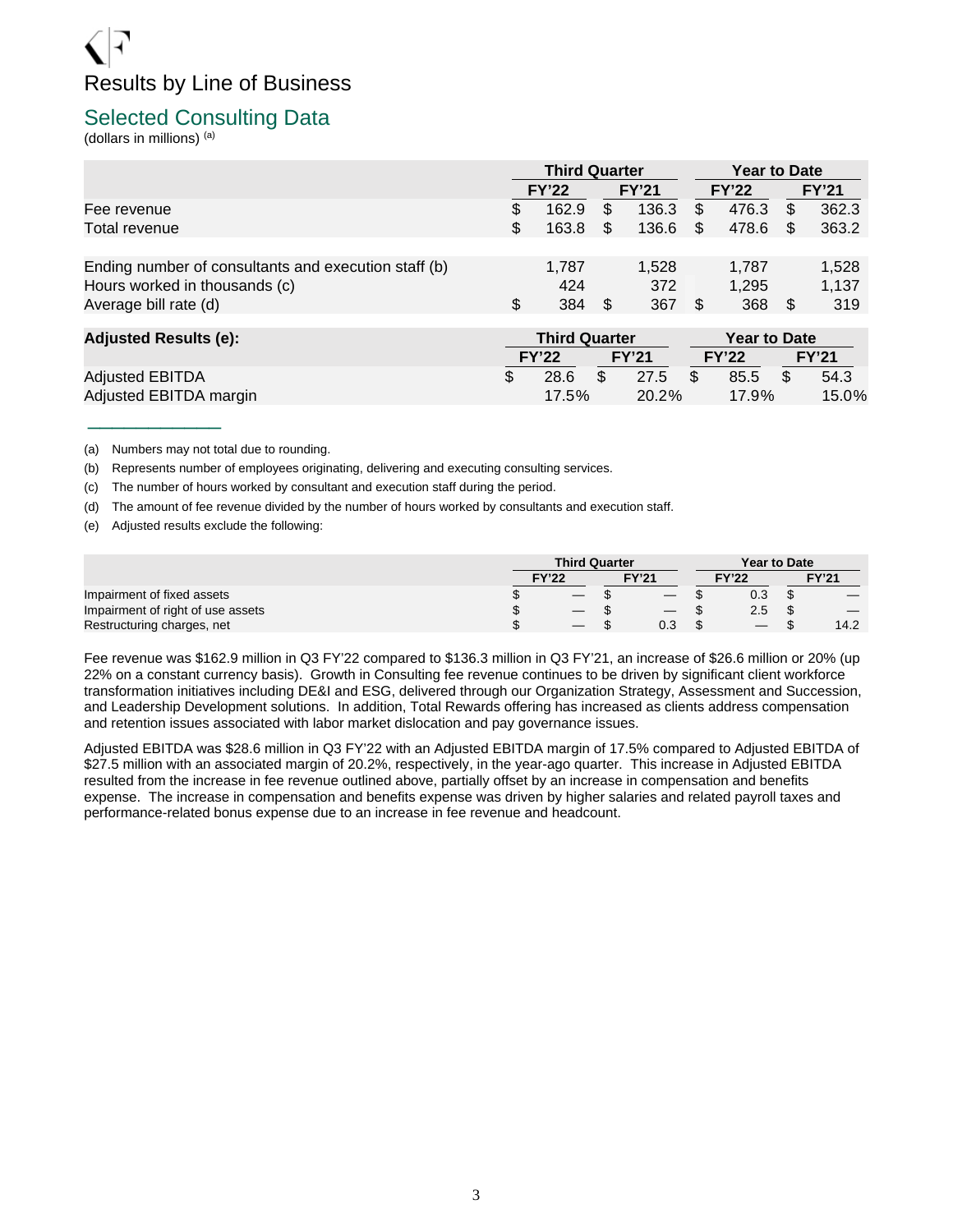# Selected Digital Data

(dollars in millions) (a)

Digital leverages an artificial intelligence powered, machine-learning platform to help identify the best structures, roles, capabilities, and behaviors needed to drive business forward. This end-to-end platform combines Korn Ferry proprietary data, client data, and external market data to help make better, faster decisions about organizations, leadership, and people.

|                                                                    |   | <b>Third Quarter</b> |      |              |     |              | <b>Year to Date</b> |              |  |  |
|--------------------------------------------------------------------|---|----------------------|------|--------------|-----|--------------|---------------------|--------------|--|--|
|                                                                    |   | <b>FY'22</b>         |      | <b>FY'21</b> |     | <b>FY'22</b> |                     | <b>FY'21</b> |  |  |
| Fee revenue                                                        |   | 90.2                 | S    | 75.8         | \$. | 259.5        | - SS                | 206.8        |  |  |
| Total revenue                                                      |   | 90.5                 | - SS | 76.0 \$      |     | 259.9        | - SS                | 207.0        |  |  |
| Ending number of consultants<br>Subscription & License fee revenue | S | 284<br>29.0          |      | 302<br>22.6  |     | 284<br>79.7  |                     | 302<br>66.3  |  |  |

| <b>Adjusted Results (b):</b> |  | <b>Third Quarter</b> |                |              | <b>Year to Date</b> |              |  |              |  |  |
|------------------------------|--|----------------------|----------------|--------------|---------------------|--------------|--|--------------|--|--|
|                              |  | <b>FY'22</b>         |                | <b>FY'21</b> |                     | <b>FY'22</b> |  | <b>FY'21</b> |  |  |
| <b>Adjusted EBITDA</b>       |  | 28.1                 | $\mathfrak{L}$ | 27.1         | <b>S</b>            | 82.3         |  | 58.2         |  |  |
| Adjusted EBITDA margin       |  | $31.2\%$             |                | 35.8%        |                     | 31.7%        |  | 28.1%        |  |  |

(a) Numbers may not total due to rounding.

\_\_\_\_\_\_\_\_\_\_\_

(b) Adjusted results exclude the following:

|                                   | <b>Third Quarter</b> |  |                   |  |              | <b>Year to Date</b> |              |  |  |
|-----------------------------------|----------------------|--|-------------------|--|--------------|---------------------|--------------|--|--|
|                                   | <b>FY'22</b>         |  | <b>FY'21</b>      |  | <b>FY'22</b> |                     | <b>FY'21</b> |  |  |
| Impairment of fixed assets        |                      |  |                   |  | 0.2          |                     |              |  |  |
| Impairment of right of use assets |                      |  |                   |  | 1.3          |                     |              |  |  |
| Integration/acquisition costs     | $\qquad \qquad -$    |  | $\hspace{0.05cm}$ |  |              |                     | 0.6          |  |  |
| Restructuring charges, net        |                      |  |                   |  |              |                     | 2.9          |  |  |

Fee revenue was \$90.2 million in Q3 FY'22 compared to \$75.8 million in Q3 FY'21, an increase of \$14.4 million or 19% (up 22% on a constant currency basis). The increase in fee revenue was primarily due to growth in Total Rewards offering as companies contend with elevated levels of attrition due to dislocation in the labor markets and professional development around sales effectiveness as companies reassess their commercial models in a post-COVID world.

Adjusted EBITDA was \$28.1 million in Q3 FY'22 with an Adjusted EBITDA margin of 31.2% compared to \$27.1 million and 35.8%, respectively, in the year-ago quarter. Contributing to the increase were higher fee revenues. Partially offsetting this was an increase in compensation and benefits expense, driven by higher performance-related bonus expense, salaries and related payroll taxes and commission expense.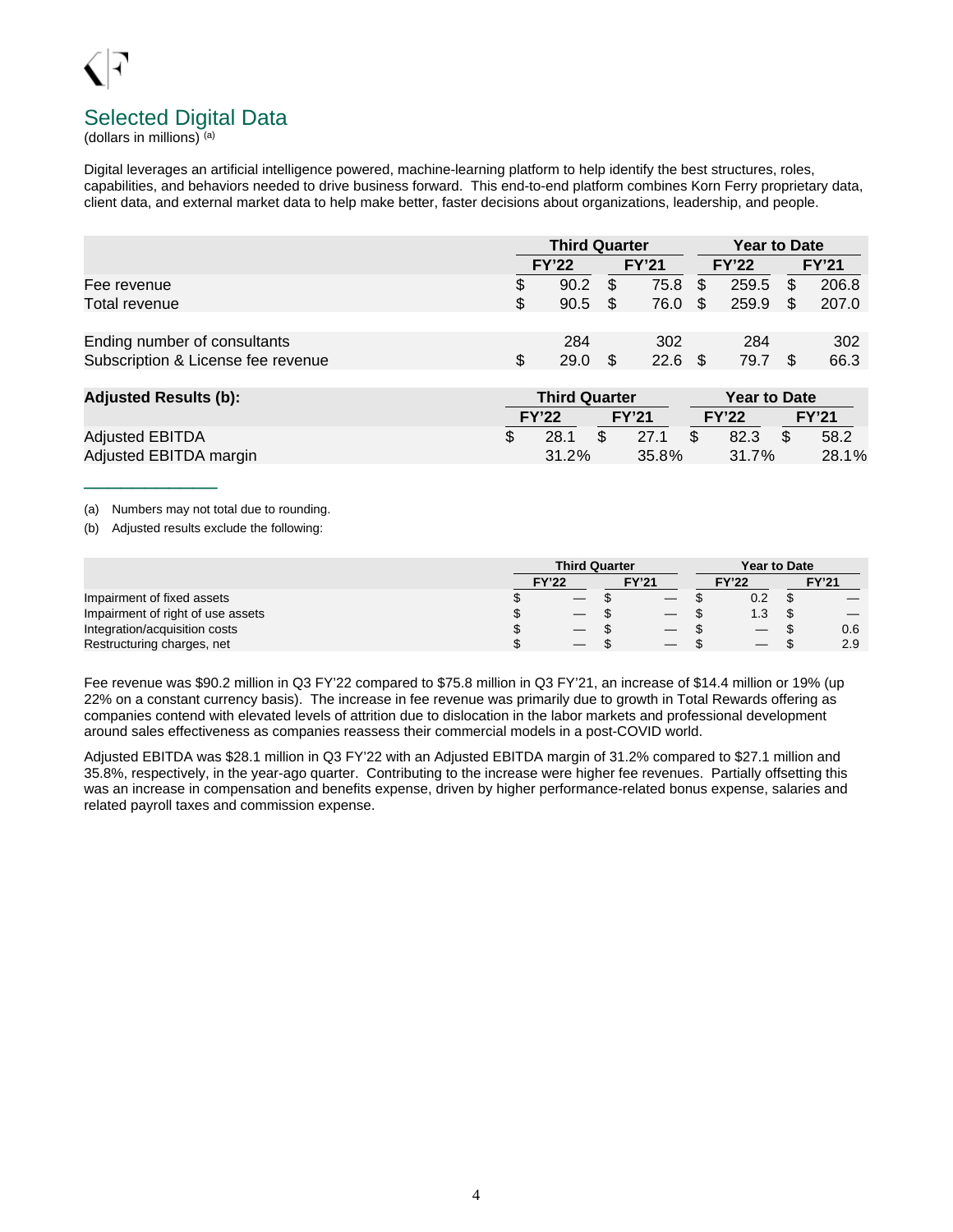# Selected Executive Search Data<sup>(a)</sup>

(dollars in millions) (b)

\_\_\_\_\_\_\_\_

|                               |                              | <b>Third Quarter</b> |    |              | <b>Year to Date</b> |       |              |       |
|-------------------------------|------------------------------|----------------------|----|--------------|---------------------|-------|--------------|-------|
|                               | <b>FY'21</b><br><b>FY'22</b> |                      |    | <b>FY'22</b> |                     |       | <b>FY'21</b> |       |
| Fee revenue                   | \$                           | 239.0                | S  | 168.1        | S                   | 691.4 | \$           | 436.3 |
| Total revenue                 | \$                           | 240.0                | \$ | 168.5        | \$.                 | 694.2 | S            | 438.0 |
|                               |                              |                      |    |              |                     |       |              |       |
| Ending number of consultants  |                              | 581                  |    | 522          |                     | 581   |              | 522   |
| Average number of consultants |                              | 576                  |    | 517          |                     | 553   |              | 539   |
| Engagements billed            |                              | 4,335                |    | 3.260        |                     | 8,862 |              | 6,464 |
| New engagements (c)           |                              | 1,787                |    | 1,301        |                     | 5,362 |              | 3,747 |

| <b>Adjusted Results (d):</b> |  | <b>Third Quarter</b> |    |              |      | <b>Year to Date</b> |  |              |  |  |  |  |
|------------------------------|--|----------------------|----|--------------|------|---------------------|--|--------------|--|--|--|--|
|                              |  | <b>FY'22</b>         |    | <b>FY'21</b> |      | <b>FY'22</b>        |  | <b>FY'21</b> |  |  |  |  |
| <b>Adjusted EBITDA</b>       |  | 65.7                 | S. | 41.7         | - SS | 193.4               |  | 78.0         |  |  |  |  |
| Adjusted EBITDA margin       |  | 27.5%                |    | 24.8%        |      | 28.0%               |  | 17.9%        |  |  |  |  |

(a) Executive Search is the sum of the individual Executive Search Reporting Segments and is presented on a consolidated basis as it is consistent with the Company's discussion of its Lines of Business, and financial metrics used by the Company's investor base.

(b) Numbers may not total due to rounding.

(c) Represents new engagements opened in the respective period.

(d) Executive Search Adjusted EBITDA and Adjusted EBITDA margin are non-GAAP financial measures that adjust for the following:

|                                   | <b>Third Quarter</b>     |  |                   | Year to Date             |   |              |  |  |
|-----------------------------------|--------------------------|--|-------------------|--------------------------|---|--------------|--|--|
|                                   | FY'22                    |  | <b>FY'21</b>      | <b>FY'22</b>             |   | <b>FY'21</b> |  |  |
| Impairment of fixed assets        | —                        |  |                   |                          | ง |              |  |  |
| Impairment of right of use assets | $\overline{\phantom{0}}$ |  | $\hspace{0.05cm}$ | 0.9                      | S |              |  |  |
| Restructuring charges, net        | $\overline{\phantom{m}}$ |  | 0.4               | $\overline{\phantom{0}}$ |   | 10.4         |  |  |

Fee revenue was \$239.0 million and \$168.1 million in Q3 FY'22 and Q3 FY'21, respectively, a year-over-year increase of \$70.9 million or 42% (up 44% on a constant currency basis). The increase in fee revenue was driven by an increase in the number of new search engagements as well as an increase in the average fee revenue per search. These increases were across all regions with the largest increase in North America.

Adjusted EBITDA was \$65.7 million in Q3 FY'22 with an Adjusted EBITDA margin of 27.5% compared to Adjusted EBITDA of \$41.7 million and Adjusted EBITDA margin of 24.8%, respectively, in the year-ago quarter. This improvement resulted from the increase in fee revenue discussed above, as well as productivity realized from work being conducted virtually and cost savings from the structural changes made during the pandemic. These changes were partially offset by increases in compensation and benefits expense due to an increase in performance-related bonus expense and salaries and related payroll taxes.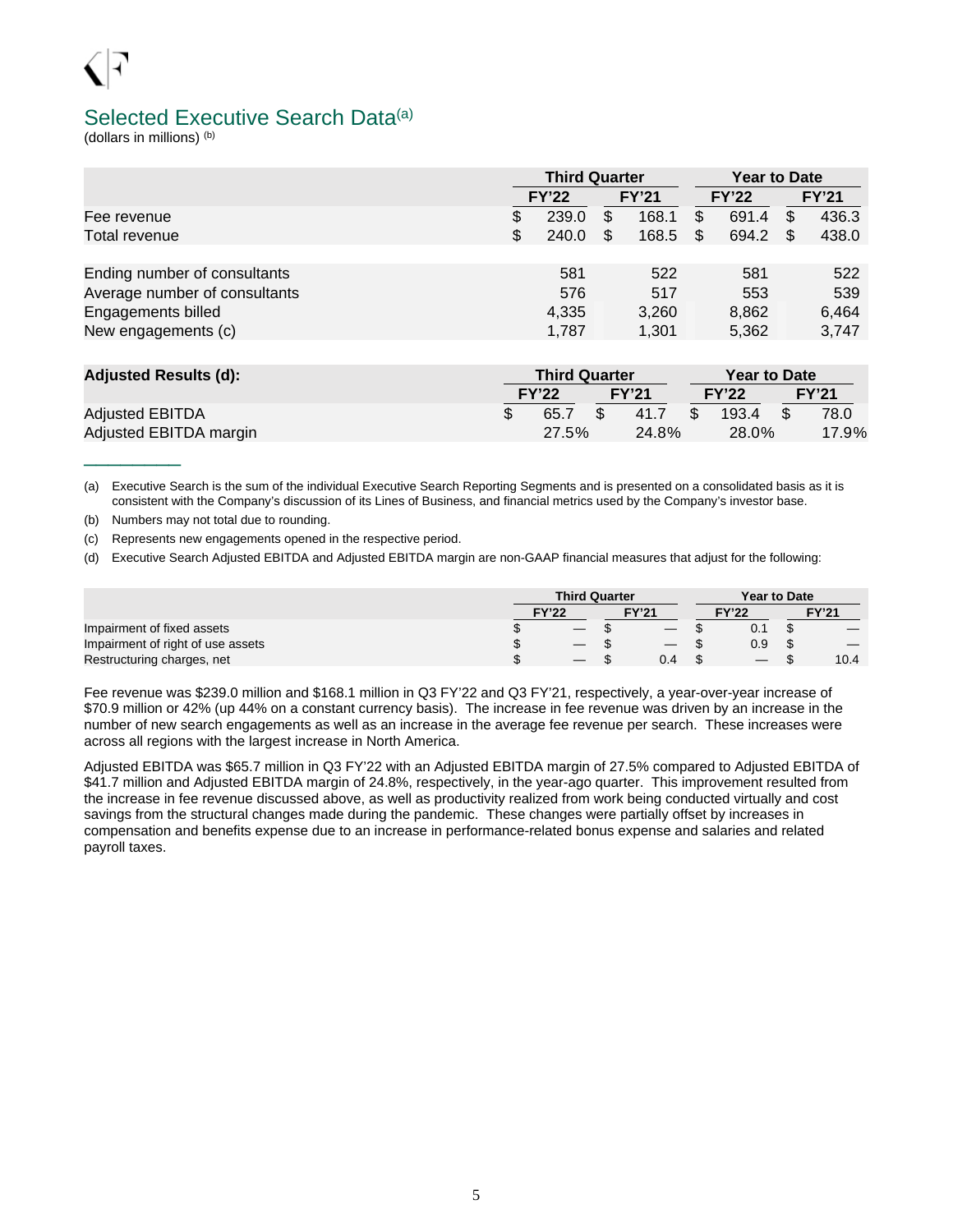### Selected RPO and Professional Search Data

(dollars in millions) (a)

\_\_\_\_\_\_\_\_\_\_\_

|                        |   | <b>Third Quarter</b> |     |              |   | <b>Year to Date</b> |              |
|------------------------|---|----------------------|-----|--------------|---|---------------------|--------------|
|                        |   | <b>FY'22</b>         |     | <b>FY'21</b> |   | <b>FY'22</b>        | <b>FY'21</b> |
| Fee revenue            |   | 188.7                | \$. | 95.2         | S | 478.5               | 249.5        |
| Total revenue          | S | 190.6                | \$. | 96.8         |   | 483.8               | 254.3        |
|                        |   |                      |     |              |   |                     |              |
| Engagements billed (b) |   | 2.716                |     | 1.430        |   | 4,770               | 2,659        |
| New engagements (c)    |   | 1,693                |     | 867          |   | 3,729               | 2,088        |

| <b>Adjusted Results (d):</b> | <b>Third Quarter</b> |       | <b>Year to Date</b> |  |              |  |  |  |
|------------------------------|----------------------|-------|---------------------|--|--------------|--|--|--|
|                              | <b>FY'22</b>         | FY'21 | <b>FY'22</b>        |  | <b>FY'21</b> |  |  |  |
| <b>Adjusted EBITDA</b>       | 44.1                 | 19.6  | 114.3               |  | 39.5         |  |  |  |
| Adjusted EBITDA margin       | 23.4%                | 20.6% | 23.9%               |  | 15.8%        |  |  |  |

(a) Numbers may not total due to rounding.

(b) Represents professional search engagements billed.

(c) Represents new professional search engagements opened in the respective period.

(d) Adjusted results exclude the following:

|                                   | <b>Third Quarter</b>     |                                 |              | <b>Year to Date</b> |              |  |
|-----------------------------------|--------------------------|---------------------------------|--------------|---------------------|--------------|--|
|                                   | <b>FY'22</b>             | <b>FY'21</b>                    | <b>FY'22</b> |                     | <b>FY'21</b> |  |
| Impairment of fixed assets        | $\overline{\phantom{0}}$ |                                 | 1.3          |                     |              |  |
| Impairment of right of use assets | $\overline{\phantom{0}}$ | $\hspace{0.1mm}-\hspace{0.1mm}$ | 2.6          | ъĐ                  |              |  |
| Integration/acquisition costs     | $1.4^{\circ}$            | $\hspace{0.1mm}-\hspace{0.1mm}$ | 1.4          |                     |              |  |
| Restructuring charges, net        | $-$                      | 0.1                             |              |                     | 3.2          |  |

Fee revenue was \$188.7 million in Q3 FY'22, an increase of \$93.5 million or 98% (up 101% on a constant currency basis), compared to the year-ago quarter. The higher fee revenue was driven by an increase in Professional Search fee revenue of \$54.0 million or 150% (154% at constant currency) and an increase in recruitment process outsourcing ("RPO") fee revenue of \$39.5 million or 67% (69% at constant currency). Professional Search fee revenue increased primarily due to an increase in both the number of engagements billed and the weighted-average fee billed per engagement and fee revenue generated by the acquisition of the Lucas Group that took place on November 1, 2021. RPO fee revenue increased due to the wider adoption of RPO services in the market in combination with our differentiated solutions.

Adjusted EBITDA was \$44.1 million in Q3 FY'22 with an Adjusted EBITDA margin of 23.4% compared to \$19.6 million and 20.6%, respectively, in the year-ago quarter. The increase in Adjusted EBITDA was due to the higher fee revenue discussed above, as well as improved productivity realized from work being conducted virtually and cost savings resulting from the structural changes made during the pandemic. Partially offsetting this were increases in compensation and benefits expense driven by higher salaries and related payroll taxes and commission expense as a result of increases in fee revenue, overall profitability, headcount and the acquisition of the Lucas Group. Also partially offsetting the increase in Adjusted EBITDA was an increase in cost of services expense due to the acquisition of Lucas Group.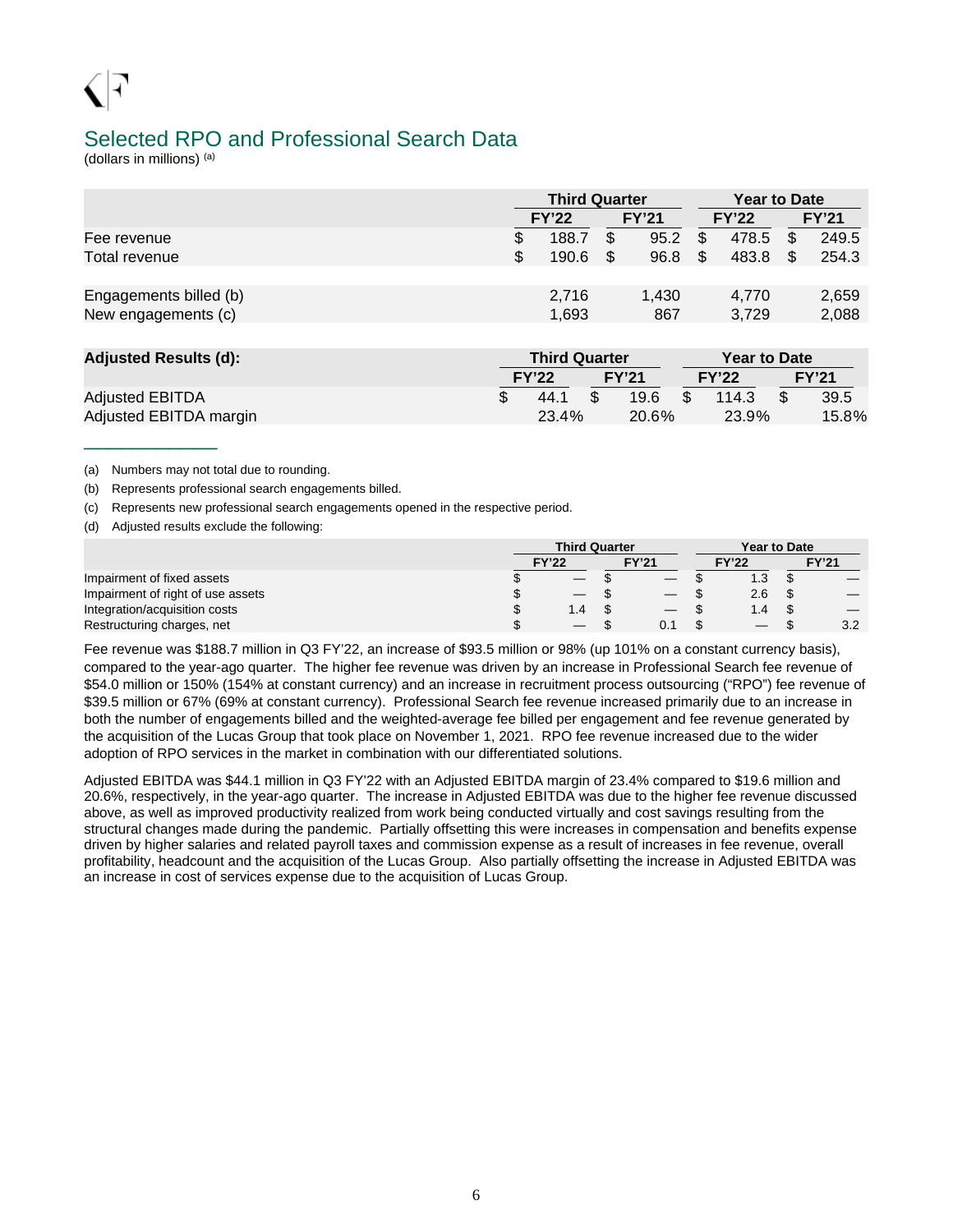# **Outlook**

\_\_\_\_\_\_\_\_

Despite the continuing strength in new business trends coming out of Q3 FY'22, the very recent situation in Eastern Europe presents a level of risk and uncertainty that is difficult to quantify. With this in mind and assuming no new major pandemic related lockdowns or further changes in worldwide geopolitical conditions, economic conditions, financial markets or foreign exchange rates, on a consolidated basis:

- Q4 FY'22 fee revenue is expected to be in the range of \$670 million and \$690 million; and
- Q4 FY'22 diluted earnings per share is expected to range between \$1.44 to \$1.60.

On a consolidated adjusted basis:

Q4 FY'22 adjusted diluted earnings per share is expected to be in the range from \$1.49 to \$1.63.

|                                                                 | <b>Q4 FY'22</b>                   |  |             |  |  |  |  |  |  |  |  |
|-----------------------------------------------------------------|-----------------------------------|--|-------------|--|--|--|--|--|--|--|--|
|                                                                 | <b>Earnings Per Share Outlook</b> |  |             |  |  |  |  |  |  |  |  |
|                                                                 | Low                               |  | <b>High</b> |  |  |  |  |  |  |  |  |
| Consolidated diluted earnings per share                         | \$<br>1.44                        |  | 1.60        |  |  |  |  |  |  |  |  |
| Integration/acquisition costs                                   | 0.06                              |  | 0.04        |  |  |  |  |  |  |  |  |
| Tax rate impact                                                 | (0.01)                            |  | (0.01)      |  |  |  |  |  |  |  |  |
| Consolidated adjusted diluted earnings per share <sup>(1)</sup> | 1.49                              |  | 1.63        |  |  |  |  |  |  |  |  |

(1) Consolidated adjusted diluted earnings per share is a non-GAAP financial measure that excludes the items listed in the table.

# **Earnings Conference Call Webcast**

The earnings conference call will be held today at 12:00 PM (EST) and hosted by CEO Gary Burnison, CFO Robert Rozek and SVP Finance Gregg Kvochak. The conference call will be webcast and available online at [ir.kornferry.com.](https://ir.kornferry.com/) We will also post to this section of our website earnings slides, which will accompany our webcast, and other important information, and encourage you to review the information that we make available on our website.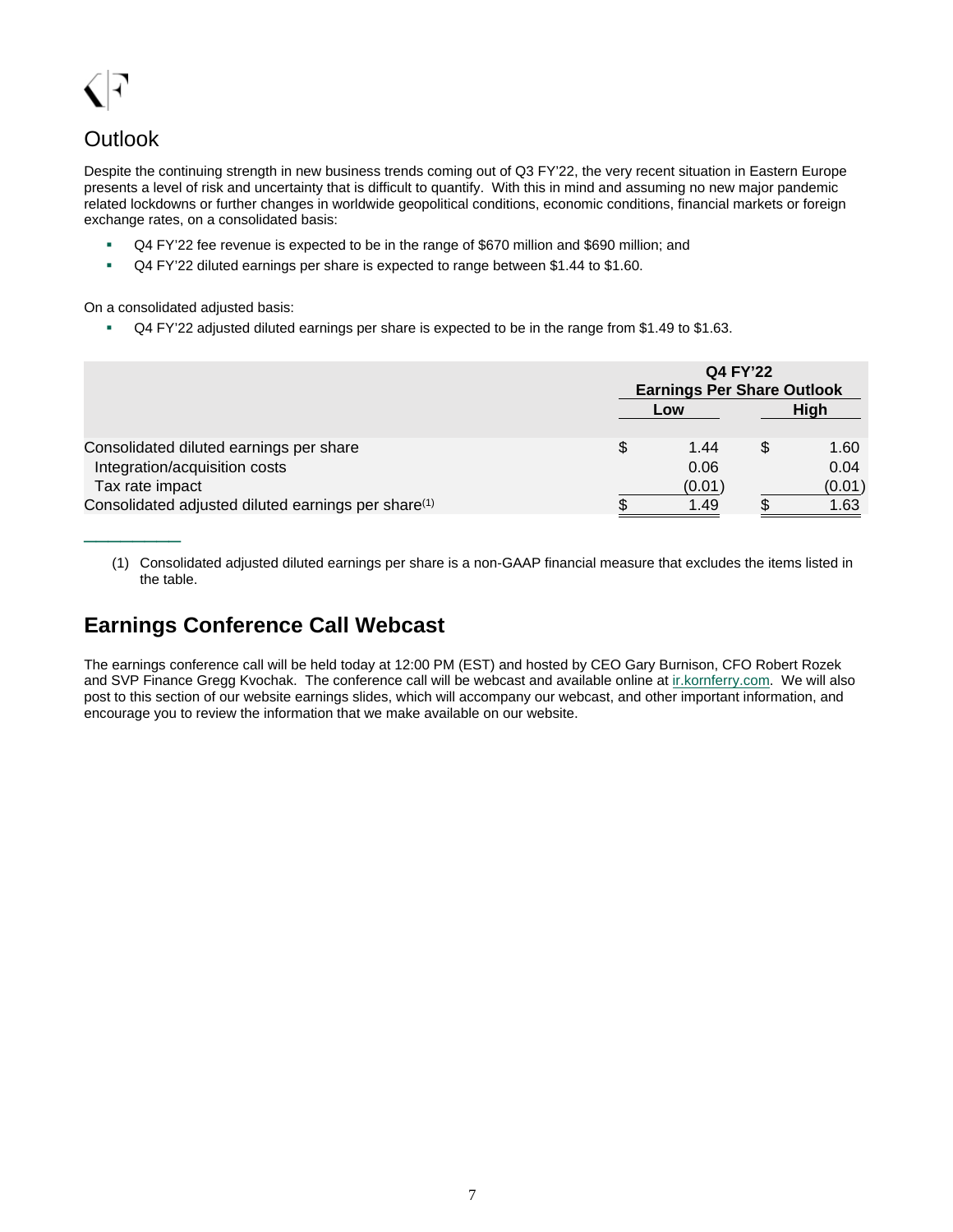# **About Korn Ferry**

Korn Ferry is a global organizational consulting firm. We help clients synchronize strategy and talent to drive superior performance. We work with organizations to design their structures, roles, and responsibilities. We help them hire the right people to bring their strategy to life. And we advise them on how to reward, develop, and motivate their people. Visit [kornferry.com](http://www.kornferry.com/) for more information.

## Forward-Looking Statements

Statements in this press release and our conference call that relate to our outlook, projections, goals, strategies, future plans and expectations, and other statements of future events or conditions are forward-looking statements that involve a number of risks and uncertainties. Words such as "believes", "expects", "anticipates", "goals", "estimates", "guidance", "may", "should", "could", "will" or "likely", and variations of such words and similar expressions are intended to identify such forward-looking statements. Statements that refer to or are based on estimates, forecasts, projections, uncertain events or assumptions, including statements relating to expected demand for our products and services, the magnitude and duration of the impact of the COVID-19 outbreak on our business, employees, customers and our ability to provide services in affected regions, and the potential opportunities for our business as a result of worldwide changes in how companies conduct business as a result of COVID-19. Readers are cautioned not to place undue reliance on such statements. Such statements are based on current expectations; actual results in future periods may differ materially from those currently expected or desired because of a number of risks and uncertainties that are beyond the control of Korn Ferry. The potential risks and uncertainties include those relating to the ultimate magnitude and duration of COVID-19 and any future pandemic or similar outbreaks, and related restrictions and operational requirements that apply to our business and the businesses of our clients, and any related negative impacts on our business, employees, customers and our ability to provide services in affected regions, global and local political or economic developments in or affecting countries where we have operations, competition, changes in demand for our services as a result of automation, the dependence on and costs of attracting and retaining qualified and experienced consultants, our ability to maintain relationships with customers and suppliers and retain key employees, maintaining our brand name and professional reputation, potential legal liability and regulatory developments, the portability of client relationships, consolidation of the industries we serve, changes and developments in government laws and regulations, evolving investor and customer expectations with regard to environmental matters, currency fluctuations in our international operations, risks related to growth, alignment of our cost structure, restrictions imposed by off-limits agreements, reliance on information processing systems, cyber security vulnerabilities, changes to data security, data privacy and data protection laws, limited protection of our intellectual property, our ability to enhance and develop new technology, our ability to develop new products and services, the utilization and billing rates of our consultants, dependence on third parties for the execution of critical functions, our ability to successfully recover from a disaster or other business continuity problems, changes in our accounting estimates/assumptions, technical guidance relating to the Tax Act, treaties, or regulations on our business and our company, impairment of goodwill and other intangible assets, deferred tax assets that we may not be able to use, our indebtedness, the phase-out of the London Interbank Offered Rate, the withdrawal of the United Kingdom from the European Union, expansion of social media platforms, seasonality, ability to effect acquisition and integrate acquired businesses and employment liability risk. For a detailed description of risks and uncertainties that could cause differences, please refer to Korn Ferry's periodic filings with the Securities and Exchange Commission. Korn Ferry disclaims any intention or obligation to update or revise any forward-looking statements, whether as a result of new information, future events or otherwise.

## Use of Non-GAAP Financial Measures

This press release contains financial information calculated other than in accordance with U.S. Generally Accepted Accounting Principles ("GAAP"). In particular, it includes:

- Adjusted net income attributable to Korn Ferry, adjusted to exclude integration/acquisition costs, impairment of fixed assets, impairment of right of use assets and restructuring charges net of income tax effect;
- Adjusted basic and diluted earnings per share, adjusted to exclude integration/acquisition costs, impairment of fixed assets, impairment of right of use assets and restructuring charges net of income tax effect;
- Constant currency (calculated using a quarterly average) percentages that represent the percentage change that would have resulted had exchange rates in the prior period been the same as those in effect in the current period;
- Consolidated and Executive Search Adjusted EBITDA, which is earnings before interest, taxes, depreciation and amortization, further adjusted to exclude integration/acquisition costs, impairment of fixed assets, impairment of right of use assets and restructuring charges, and Consolidated and Executive Search Adjusted EBITDA margin.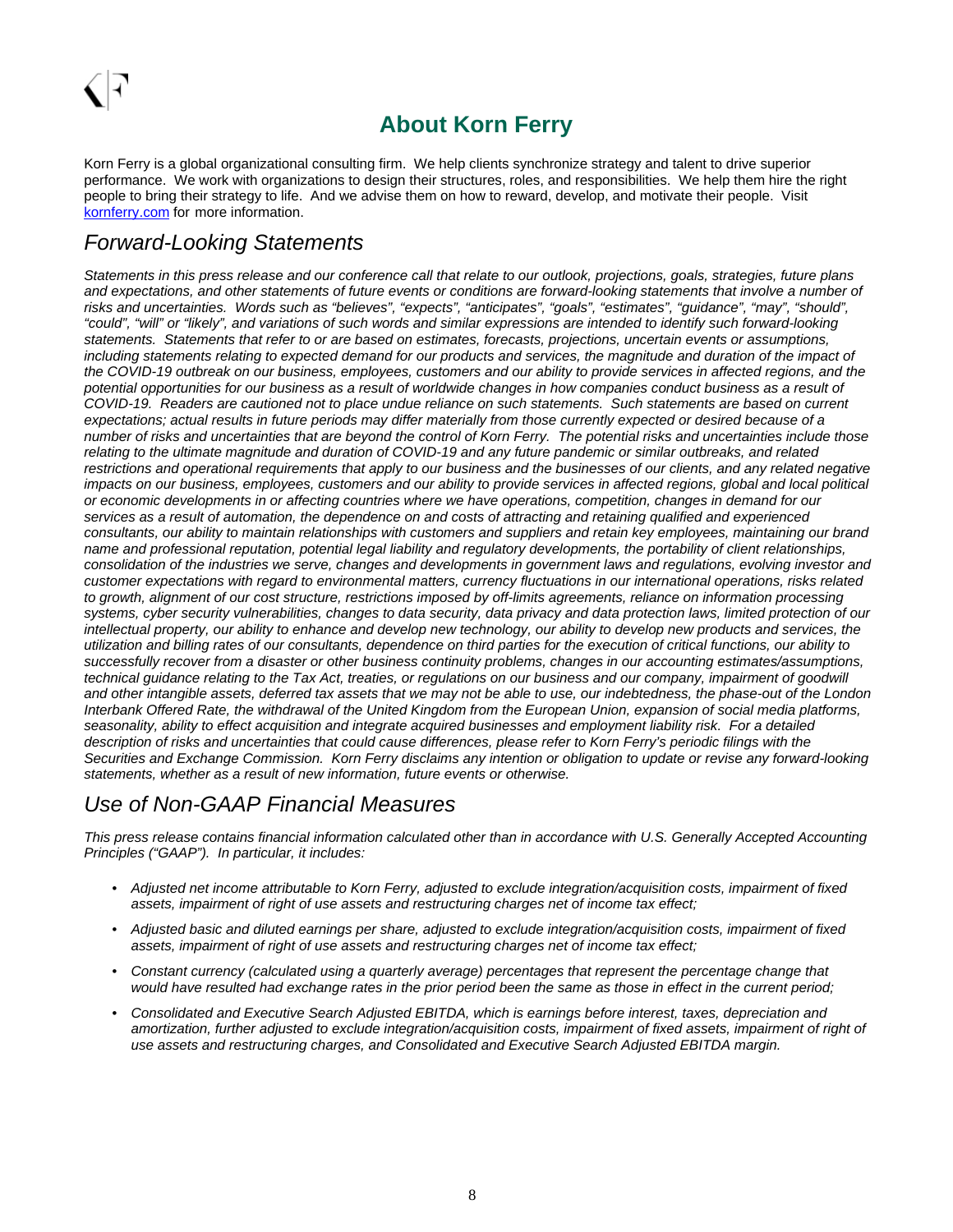This non-GAAP disclosure has limitations as an analytical tool, should not be viewed as a substitute for financial information determined in accordance with GAAP, and should not be considered in isolation or as a substitute for analysis of the Company's results as reported under GAAP, nor is it necessarily comparable to non-GAAP performance measures that may be presented by other companies.

Management believes the presentation of non-GAAP financial measures in this press release provides meaningful supplemental information regarding Korn Ferry's performance by excluding certain charges that may not be indicative of Korn Ferry's ongoing operating results. These non-GAAP financial measures are performance measures and are not indicative of the liquidity of Korn Ferry. These charges, which are described in the footnotes in the attached reconciliations, represent 1) costs we incurred to acquire and integrate a portion of our Digital business and RPO & Professional Search business, 2) impairment of fixed assets associated with the decision to terminate and sublease some of our offices, 3) impairment of right of use assets due to the decision to terminate and sublease some of our offices and 4) charges we incurred to restructure the Company as a result of COVID-19. The use of non-GAAP financial measures facilitates comparisons to Korn Ferry's historical performance. Korn Ferry includes non-GAAP financial measures because management believes they are useful to investors in allowing for greater transparency with respect to supplemental information used by management in its evaluation of Korn Ferry's ongoing operations and financial and operational decision-making. Adjusted net income attributable to Korn Ferry, adjusted basic and diluted earnings per share and Consolidated and Executive Search Adjusted EBITDA, exclude certain charges that management does not consider on-going in nature and allows management and investors to make more meaningful period-to-period comparisons of the Company's operating results. Management further believes that Consolidated and Executive Search Adjusted EBITDA is useful to investors because it is frequently used by investors and other interested parties to measure operating performance among companies with different capital structures, effective tax rates and tax attributes and capitalized asset values, all of which can vary substantially from company to company. In the case of constant currency percentages, management believes the presentation of such information provides useful supplemental information regarding Korn Ferry's performance as excluding the impact of exchange rate changes on Korn Ferry's financial performance allows investors to make more meaningful period-to-period comparisons of the Company's operating results, to better identify operating trends that may otherwise be masked or distorted by exchange rate changes and to perform related trend analysis, and provides a higher degree of transparency of information used by management in its evaluation of Korn Ferry's ongoing operations and financial and operational decision-making.

### [Tables attached]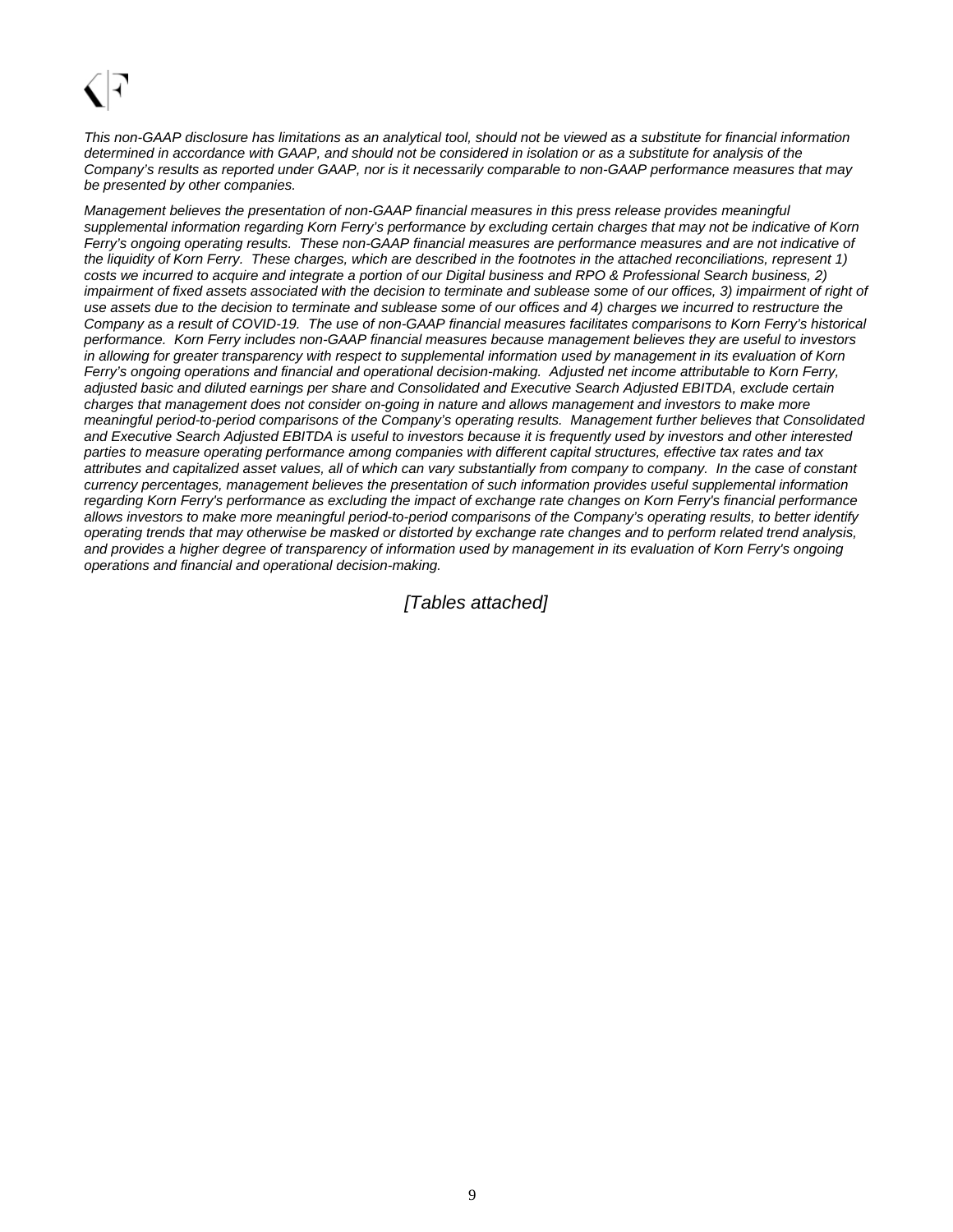### **KORN FERRY AND SUBSIDIARIES CONSOLIDATED STATEMENTS OF INCOME (in thousands, except per share amounts)**

|                                                       | <b>Three Months Ended</b> |             |             |     | <b>Nine Months Ended</b> |             |           |
|-------------------------------------------------------|---------------------------|-------------|-------------|-----|--------------------------|-------------|-----------|
|                                                       | 2022                      | January 31, | 2021        |     | 2022                     | January 31, | 2021      |
|                                                       |                           |             | (unaudited) |     |                          |             |           |
| Fee revenue                                           | \$<br>680,741             | \$          | 475,360     | \$. | 1,905,579                | \$          | 1,254,896 |
| Reimbursed out-of-pocket engagement expenses          | 4,215                     |             | 2,520       |     | 10,873                   |             | 7,656     |
| Total revenue                                         | 684,956                   |             | 477,880     |     | 1,916,452                |             | 1,262,552 |
| Compensation and benefits                             | 445,870                   |             | 326,333     |     | 1,273,746                |             | 917,530   |
| General and administrative expenses                   | 60,811                    |             | 47,271      |     | 175,143                  |             | 140,836   |
| Reimbursed expenses                                   | 4,215                     |             | 2,520       |     | 10,873                   |             | 7,656     |
| Cost of services                                      | 31,666                    |             | 20,028      |     | 77,988                   |             | 50,198    |
| Depreciation and amortization                         | 16,104                    |             | 15,735      |     | 47,381                   |             | 46,068    |
| Restructuring charges, net                            |                           |             | 838         |     |                          |             | 30,732    |
| Total operating expenses                              | 558,666                   |             | 412,725     |     | 1,585,131                |             | 1,193,020 |
| Operating income                                      | 126,290                   |             | 65,155      |     | 331,321                  |             | 69,532    |
| Other (loss) income, net                              | (7, 277)                  |             | 14,935      |     | 2,236                    |             | 26,374    |
| Interest expense, net                                 | (7,029)                   |             | (7, 298)    |     | (18, 820)                |             | (21, 686) |
| Income before provision for income taxes              | 111,984                   |             | 72,792      |     | 314,737                  |             | 74,220    |
| Income tax provision                                  | 26,927                    |             | 21,204      |     | 76,951                   |             | 25,409    |
| Net income                                            | 85,057                    |             | 51,588      |     | 237,786                  |             | 48,811    |
| Net income attributable to noncontrolling interest    | (956)                     |             | (269)       |     | (3,090)                  |             | (547)     |
| Net income attributable to Korn Ferry                 | 84,101                    |             | 51,319      |     | 234,696                  |             | 48,264    |
| Earnings per common share attributable to Korn Ferry: |                           |             |             |     |                          |             |           |
| <b>Basic</b>                                          | 1.55                      |             | 0.95        |     | 4.33                     | \$          | 0.89      |
| Diluted                                               | 1.54                      |             | 0.94        |     | 4.28                     |             | 0.88      |
| Weighted-average common shares outstanding:           |                           |             |             |     |                          |             |           |
| <b>Basic</b>                                          | 52,999                    |             | 52,596      |     | 52,958                   |             | 53,030    |
| <b>Diluted</b>                                        | 53,495                    |             | 53,013      |     | 53,538                   |             | 53,396    |
| Cash dividends declared per share:                    | 0.12                      |             | 0.10        |     | 0.36                     |             | 0.30      |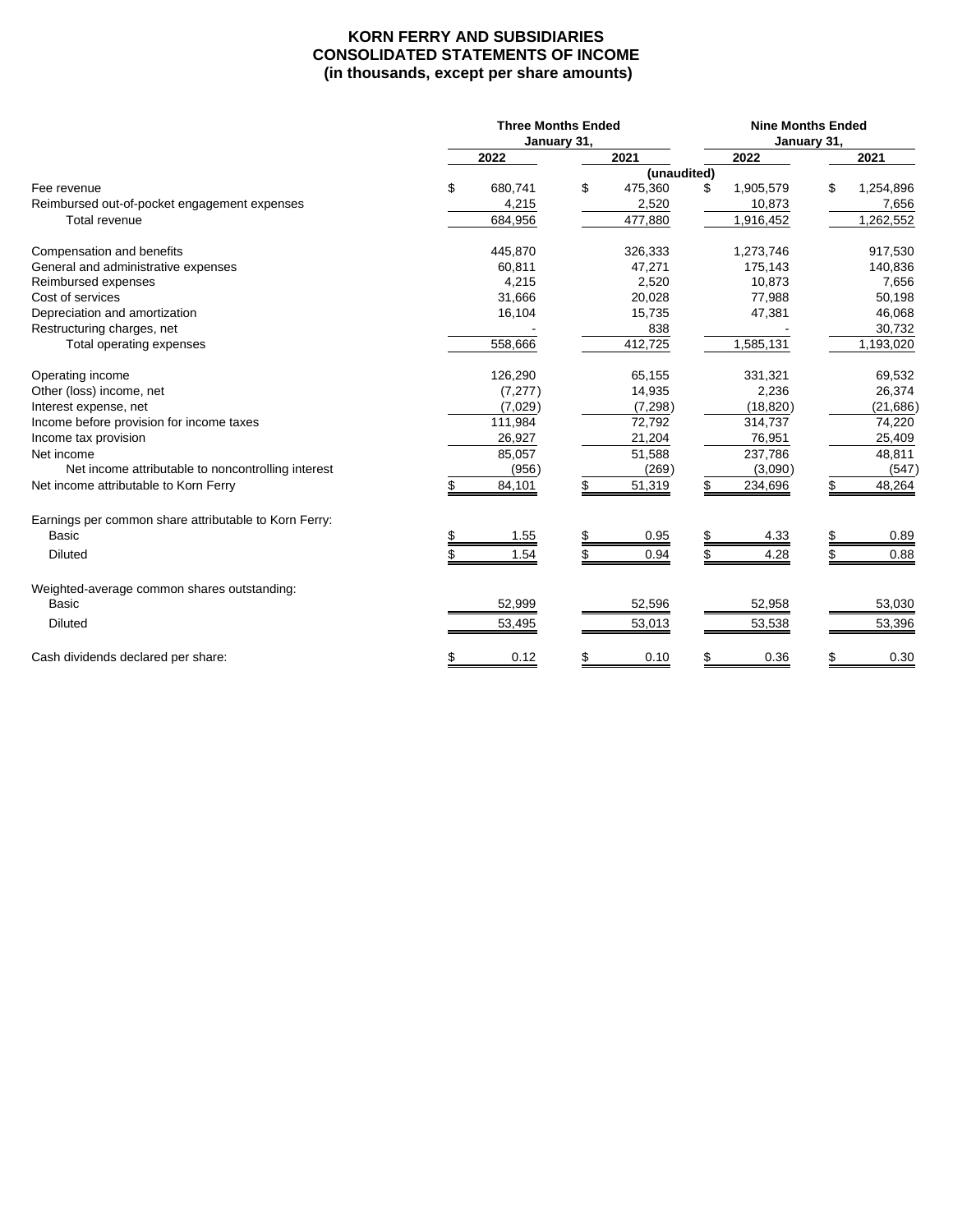### **KORN FERRY AND SUBSIDIARIES FINANCIAL SUMMARY BY REPORTING SEGMENT (dollars in thousands) (unaudited)**

|                                              |         | Three Months Ended January 31. |          | Nine Months Ended January 31. |               |          |
|----------------------------------------------|---------|--------------------------------|----------|-------------------------------|---------------|----------|
|                                              | 2022    | 2021                           | % Change | 2022                          | 2021          | % Change |
| Fee revenue:                                 |         |                                |          |                               |               |          |
| Consulting                                   | 162,889 | \$136,268                      | 19.5%    | 476.260<br>S.                 | \$<br>362.271 | 31.5%    |
| Digital                                      | 90,194  | 75.791                         | 19.0%    | 259,504                       | 206,807       | 25.5%    |
| Executive Search:                            |         |                                |          |                               |               |          |
| North America                                | 152.597 | 106,002                        | 44.0%    | 449,472                       | 266,485       | 68.7%    |
| <b>EMEA</b>                                  | 47,509  | 35,991                         | 32.0%    | 132,690                       | 97,701        | 35.8%    |
| Asia Pacific                                 | 31,425  | 21.643                         | 45.2%    | 88,385                        | 59,702        | 48.0%    |
| Latin America                                | 7,468   | 4,468                          | 67.1%    | 20,815                        | 12,419        | 67.6%    |
| Total Executive Search (a)                   | 238,999 | 168,104                        | 42.2%    | 691,362                       | 436,307       | 58.5%    |
| RPO and Professional Search                  | 188,659 | 95,197                         | 98.2%    | 478,453                       | 249,511       | 91.8%    |
| Total fee revenue                            | 680.741 | 475.360                        | 43.2%    | 1,905,579                     | 1,254,896     | 51.9%    |
| Reimbursed out-of-pocket engagement expenses | 4,215   | 2,520                          | 67.3%    | 10,873                        | 7,656         | 42.0%    |
| Total revenue                                | 684,956 | \$477,880                      | 43.3%    | \$1,916,452                   | \$1,262,552   | 51.8%    |

(a) Total Executive Search is the sum of the individual Executive Search Reporting Segments and is presented on a consolidated basis as it is consistent with the Company's discussion of its Lines of Business, and financial metrics used by the Company's investor base.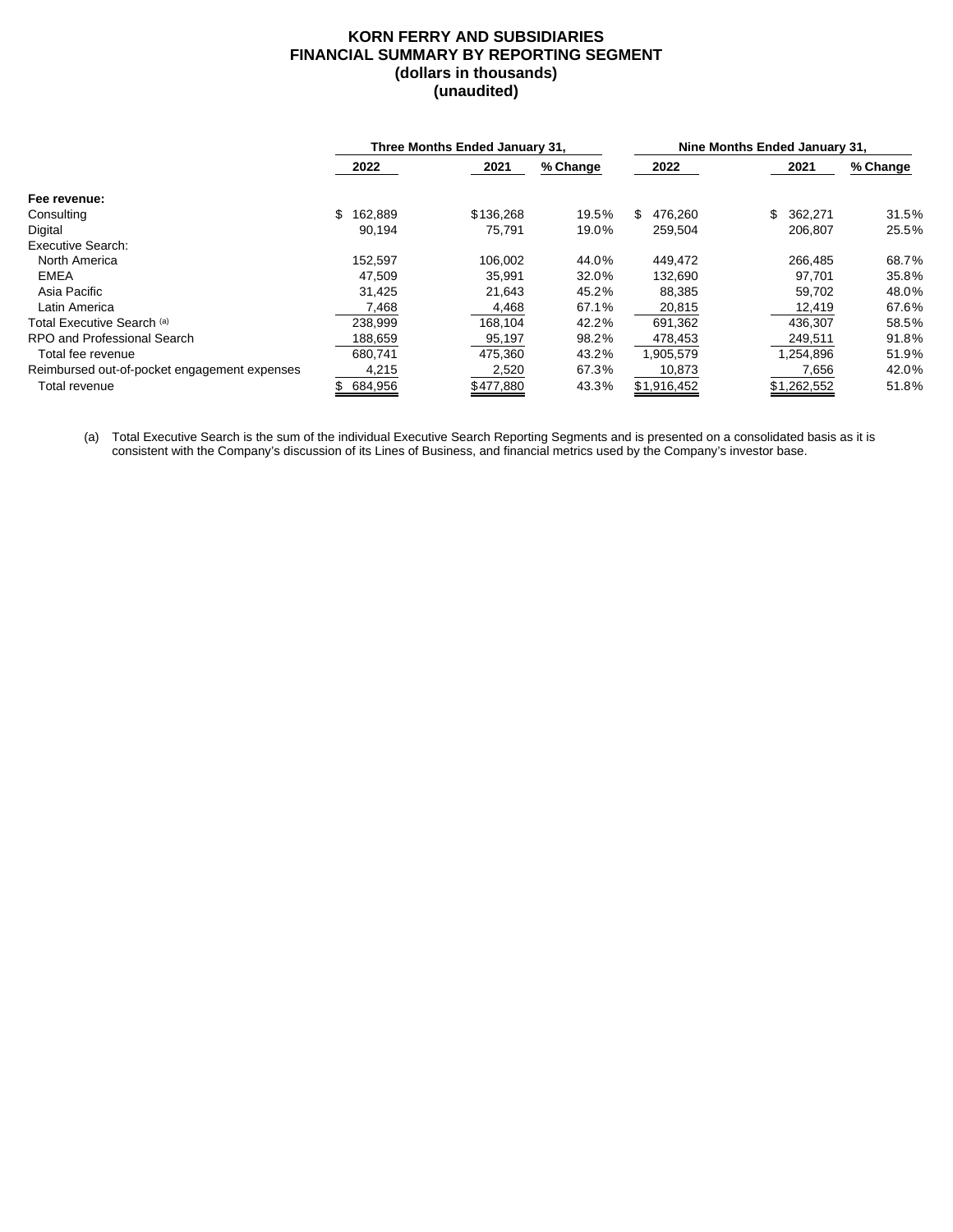### **KORN FERRY AND SUBSIDIARIES CONSOLIDATED BALANCE SHEETS (in thousands, except per share amounts)**

|                                                                                                                   |               | January 31,<br>2022 | April 30,<br>2021 |
|-------------------------------------------------------------------------------------------------------------------|---------------|---------------------|-------------------|
|                                                                                                                   |               | (unaudited)         |                   |
| ASSETS                                                                                                            |               |                     |                   |
| Cash and cash equivalents                                                                                         | \$            | 846,505             | \$<br>850,778     |
| Marketable securities                                                                                             |               | 73,110              | 63,667            |
| Receivables due from clients, net of allowance for doubtful accounts of \$34,617 and \$29,324 at January 31, 2022 |               |                     |                   |
| and April 30, 2021, respectively                                                                                  |               | 603,346             | 448,733           |
| Income taxes and other receivables                                                                                |               | 41,708              | 40,024            |
| Unearned compensation                                                                                             |               | 62,446              | 53,206            |
| Prepaid expenses and other assets                                                                                 |               | 40,635              | 30,724            |
| Total current assets                                                                                              |               | 1,667,750           | 1,487,132         |
| Marketable securities, non-current                                                                                |               | 187,635             | 182,692           |
| Property and equipment, net                                                                                       |               | 131,198             | 131,778           |
| Operating lease right-of-use assets, net                                                                          |               | 154,818             | 174,121           |
| Cash surrender value of company-owned life insurance policies, net of loans                                       |               | 181,126             | 161,295           |
| Deferred income taxes                                                                                             |               | 77,000              | 73,106            |
| Goodwill                                                                                                          |               | 699,518             | 626,669           |
| Intangible assets, net                                                                                            |               | 89,574              | 92,949            |
| Unearned compensation, non-current                                                                                |               | 126,082             | 102,356           |
| Investments and other assets                                                                                      |               | 21,395              | 24,428            |
| <b>Total assets</b>                                                                                               | \$            | 3,336,096           | \$<br>3,056,526   |
| <b>LIABILITIES AND STOCKHOLDERS' EQUITY</b>                                                                       |               |                     |                   |
| Accounts payable                                                                                                  | \$            | 47,203              | \$<br>44,993      |
| Income taxes payable                                                                                              |               | 28,771              | 23,041            |
| Compensation and benefits payable                                                                                 |               | 429,683             | 394,606           |
| Operating lease liability, current                                                                                |               | 46,583              | 47,986            |
| Other accrued liabilities                                                                                         |               | 298,911             | 239,444           |
| <b>Total current liabilities</b>                                                                                  |               | 851,151             | 750,070           |
|                                                                                                                   |               |                     |                   |
| Deferred compensation and other retirement plans                                                                  |               | 384,437             | 346,455           |
| Operating lease liability, non-current                                                                            |               | 142.349             | 155.998           |
| Long-term debt                                                                                                    |               | 395,303             | 394,794           |
| Deferred tax liabilities                                                                                          |               | 2,936               | 3,832             |
| Other liabilities                                                                                                 |               | 24,675              | 36,602            |
| <b>Total liabilities</b>                                                                                          |               | 1,800,851           | 1,687,751         |
| Stockholders' equity                                                                                              |               |                     |                   |
| Common stock: \$0.01 par value, 150,000 shares authorized, 75,347 and 74,915 shares issued and 54,216 and         |               |                     |                   |
| 54,008 shares outstanding at January 31, 2022 and April 30, 2021, respectively                                    |               | 562,564             | 583,260           |
| Retained earnings                                                                                                 |               | 1,049,431           | 834,949           |
| Accumulated other comprehensive loss, net                                                                         |               | (80, 718)           | (51, 820)         |
| Total Korn Ferry stockholders' equity                                                                             |               | 1,531,277           | 1,366,389         |
| Noncontrolling interest                                                                                           |               | 3,968               | 2,386             |
| Total stockholders' equity                                                                                        |               | 1,535,245           | 1,368,775         |
| Total liabilities and stockholders' equity                                                                        | $\frac{1}{2}$ | 3,336,096           | \$<br>3,056,526   |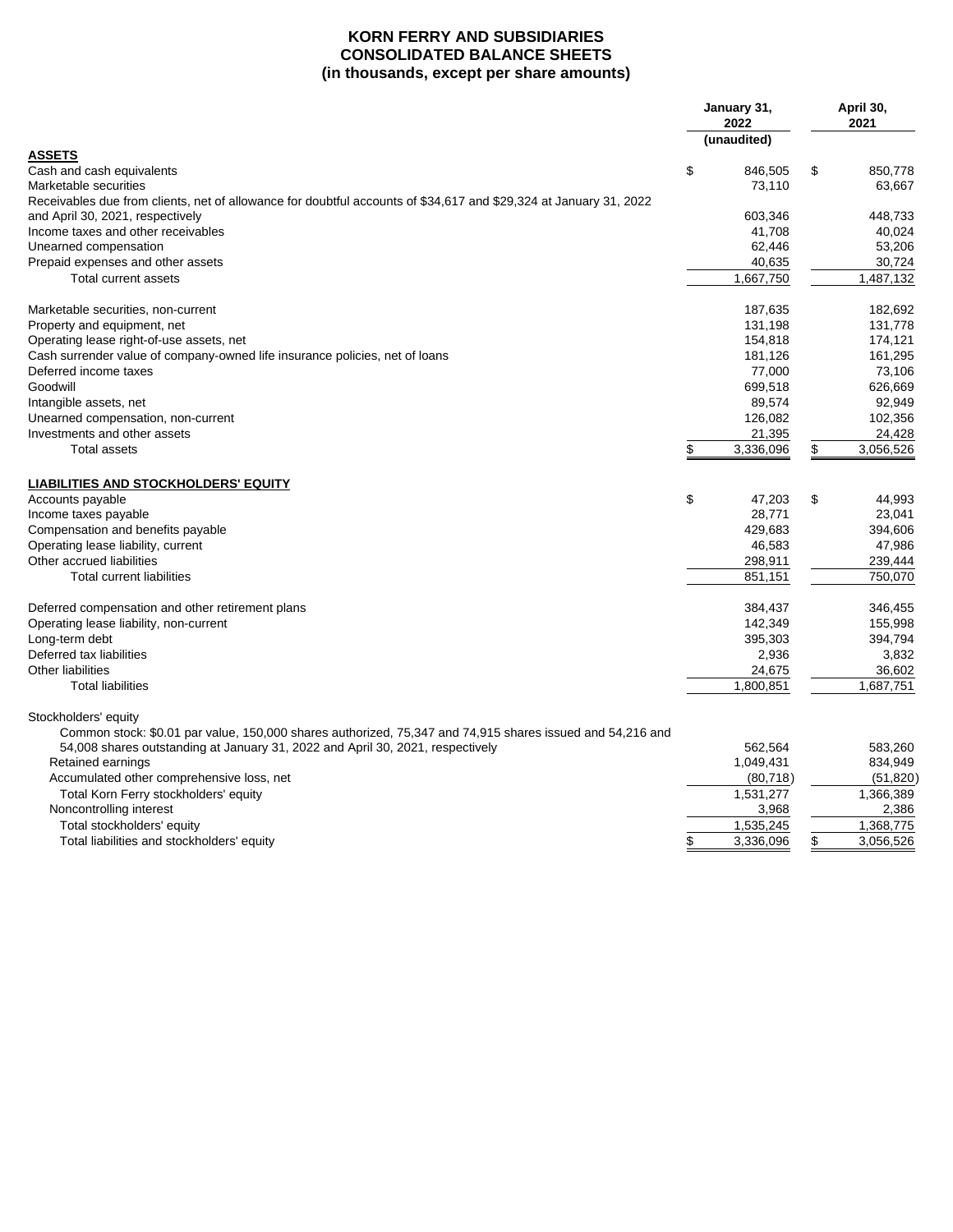### **KORN FERRY AND SUBSIDIARIES RECONCILIATION OF GAAP TO NON-GAAP FINANCIAL MEASURES (dollars in thousands, except per share amounts) (unaudited)**

|                                                                         | <b>Three Months Ended</b><br>January 31, |              |    | <b>Nine Months Ended</b> |             |           |
|-------------------------------------------------------------------------|------------------------------------------|--------------|----|--------------------------|-------------|-----------|
|                                                                         | 2022                                     | 2021         |    | 2022                     | January 31, | 2021      |
| Net income attributable to Korn Ferry                                   | \$<br>84,101                             | \$<br>51,319 | \$ | 234,696                  | \$          | 48,264    |
| Net income attributable to non-controlling interest                     | 956                                      | 269          |    | 3,090                    |             | 547       |
| Net income                                                              | 85,057                                   | 51,588       |    | 237,786                  |             | 48,811    |
| Income tax provision                                                    | 26,927                                   | 21,204       |    | 76,951                   |             | 25,409    |
| Income before provision for income taxes                                | 111,984                                  | 72,792       |    | 314,737                  |             | 74,220    |
| Other loss (income), net                                                | 7,277                                    | (14, 935)    |    | (2,236)                  |             | (26, 374) |
| Interest expense, net                                                   | 7,029                                    | 7,298        |    | 18,820                   |             | 21,686    |
| Operating income                                                        | 126,290                                  | 65,155       |    | 331,321                  |             | 69,532    |
| Depreciation and amortization                                           | 16,104                                   | 15,735       |    | 47,381                   |             | 46,068    |
| Other (loss) income, net                                                | (7, 277)                                 | 14,935       |    | 2,236                    |             | 26,374    |
| Integration/acquisition costs (1)                                       | 3,214                                    |              |    | 4,298                    |             | 737       |
| Impairment of fixed assets (2)<br>Impairment of right of use assets (3) |                                          |              |    | 1,915<br>7,392           |             |           |
| Restructuring charges, net (4)                                          |                                          | 838          |    |                          |             | 30,732    |
| <b>Adjusted EBITDA</b>                                                  | \$<br>138,331                            | \$<br>96,663 | \$ | 394,543                  | \$          | 173,443   |
|                                                                         |                                          |              |    |                          |             |           |
| Operating margin                                                        | 18.6%                                    | 13.7%        |    | 17.4%                    |             | 5.5%      |
| Depreciation and amortization                                           | 2.4%                                     | 3.3%         |    | 2.5%                     |             | 3.7%      |
| Other (loss) income, net                                                | $(1.1\%)$                                | 3.2%         |    | 0.1%                     |             | 2.1%      |
| Integration/acquisition costs (1)                                       | 0.4%                                     |              |    | 0.2%                     |             | 0.1%      |
| Impairment of fixed assets (2)                                          |                                          |              |    | 0.1%                     |             |           |
| Impairment of right of use assets (3)                                   |                                          |              |    | 0.4%                     |             |           |
| Restructuring charges, net (4)                                          |                                          | 0.1%         |    |                          |             | 2.4%      |
| Adjusted EBITDA margin                                                  | 20.3%                                    | 20.3%        |    | 20.7%                    |             | 13.8%     |
| Net income attributable to Korn Ferry                                   | \$<br>84,101                             | \$<br>51,319 | \$ | 234,696                  | \$          | 48,264    |
| Integration/acquisition costs (1)                                       | 3,214                                    |              |    | 4,298                    |             | 737       |
| Impairment of fixed assets (2)                                          |                                          |              |    | 1,915                    |             |           |
| Impairment of right of use assets (3)                                   |                                          |              |    | 7,392                    |             |           |
| Restructuring charges, net (4)                                          |                                          | 838          |    |                          |             | 30,732    |
| Tax effect on the adjusted items (5)                                    | (404)                                    | \$<br>(276)  |    | (2,632)                  |             | (8, 597)  |
| Adjusted net income attributable to Korn Ferry                          | \$<br>86,911                             | 51,881       | \$ | 245,669                  | \$          | 71,136    |
| Basic earnings per common share                                         | \$<br>1.55                               | \$<br>0.95   | \$ | 4.33                     | \$          | 0.89      |
| Integration/acquisition costs (1)                                       | 0.06                                     |              |    | 0.08                     |             | 0.01      |
| Impairment of fixed assets (2)                                          |                                          |              |    | 0.03                     |             |           |
| Impairment of right of use assets (3)                                   |                                          |              |    | 0.14                     |             |           |
| Restructuring charges, net (4)                                          |                                          | 0.02         |    |                          |             | 0.57      |
| Tax effect on the adjusted items (5)                                    | (0.01)                                   | (0.01)       |    | (0.05)                   |             | (0.16)    |
| Adjusted basic earnings per share                                       | \$<br>1.60                               | \$<br>0.96   | \$ | 4.53                     | \$          | 1.31      |
| Diluted earnings per common share                                       | \$<br>1.54                               | \$<br>0.94   | \$ | 4.28                     | \$          | 0.88      |
| Integration/acquisition costs (1)                                       | 0.06                                     |              |    | 0.08                     |             | 0.01      |
| Impairment of fixed assets (2)                                          |                                          |              |    | 0.03                     |             |           |
| Impairment of right of use assets (3)                                   |                                          |              |    | 0.14                     |             |           |
| Restructuring charges, net (4)                                          |                                          | 0.02         |    |                          |             | 0.57      |
| Tax effect on the adjusted items (5)                                    | (0.01)                                   | (0.01)       |    | (0.05)                   |             | (0.16)    |
| Adjusted diluted earnings per share                                     | \$<br>1.59                               | \$<br>0.95   | \$ | 4.48                     | \$          | 1.30      |

Explanation of Non-GAAP Adjustments

(1) Costs associated with current and previous acquisitions, such as legal and professional fees, retention awards and the on-going integration expenses to combine the companies.<br>(2) Costs associated with impairment of fix

(2) Costs associated with impairment of fixed assets (i.e., leasehold improvements) due to terminating and subleasing some of our office leases.<br>(3) Costs associated with impairment of right-of-use assets due to terminatin

(3) Costs associated with impairment of right-of-use assets due to terminating and subleasing some of our office leases.<br>
(4) Restructuring charges we incurred to rationalize our cost structure by eliminating redundant pos Restructuring charges we incurred to rationalize our cost structure by eliminating redundant positions because of COVID-19.

Tax effect on integration/acquisition costs, impairment of fixed assets and right of use assets, and restructuring charges, net.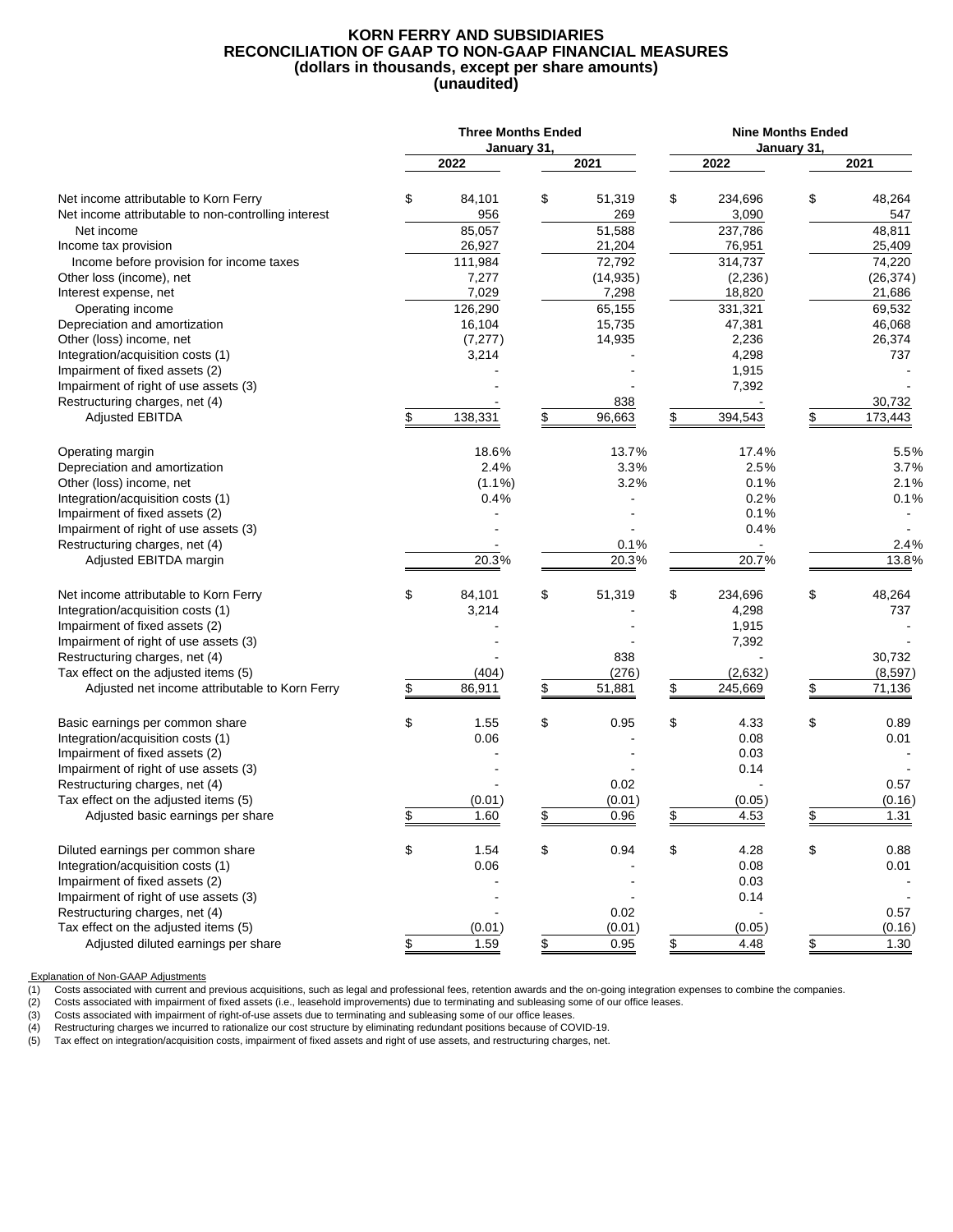### **KORN FERRY AND SUBSIDIARIES RECONCILIATION OF CONSOLIDATED NET INCOME AND OPERATING INCOME (GAAP) TO ADJUSTED EBITDA (NON-GAAP) (in thousands) (unaudited)**

|                                                                     | Three Months Ended January 31, 2022 |            |    |                |     |                  |    |             |    |                         |     |                  |    |           |                                          |    |                          |                     |
|---------------------------------------------------------------------|-------------------------------------|------------|----|----------------|-----|------------------|----|-------------|----|-------------------------|-----|------------------|----|-----------|------------------------------------------|----|--------------------------|---------------------|
|                                                                     |                                     |            |    |                |     |                  |    |             |    | <b>Executive Search</b> |     |                  |    |           |                                          |    |                          |                     |
|                                                                     |                                     | Consulting |    | <b>Digital</b> |     | North<br>America |    | <b>EMEA</b> |    | Asia<br><b>Pacific</b>  |     | Latin<br>America |    | Subtotal  | <b>RPO and</b><br>Professional<br>Search |    | Corporate                | <b>Consolidated</b> |
| Fee revenue                                                         | \$                                  | 162,889    | \$ | 90,194         |     | \$152,597        | \$ | 47,509      | \$ | 31,425                  | \$. | 7,468            |    | \$238,999 | \$<br>188,659                            | \$ | $\sim$                   | \$<br>680,741       |
| Total revenue                                                       | \$                                  | 163,824    | \$ | 90,501         |     | \$153,454        | \$ | 47,666      | \$ | 31,448                  | \$  | 7,470            |    | \$240,038 | \$<br>190,593                            | \$ | $\overline{\phantom{a}}$ | \$<br>684,956       |
| Net income attributable to Korn Ferry<br>Net income attributable to |                                     |            |    |                |     |                  |    |             |    |                         |     |                  |    |           |                                          |    |                          | \$<br>84,101        |
| noncontrolling interest                                             |                                     |            |    |                |     |                  |    |             |    |                         |     |                  |    |           |                                          |    |                          | 956                 |
| Other loss, net                                                     |                                     |            |    |                |     |                  |    |             |    |                         |     |                  |    |           |                                          |    |                          | 7,277               |
| Interest expense, net                                               |                                     |            |    |                |     |                  |    |             |    |                         |     |                  |    |           |                                          |    |                          | 7,029               |
| Income tax provision                                                |                                     |            |    |                |     |                  |    |             |    |                         |     |                  |    |           |                                          |    |                          | 26,927              |
| Operating income                                                    |                                     |            |    |                |     |                  |    |             |    |                         |     |                  |    |           |                                          |    |                          | 126,290             |
| Depreciation and amortization                                       |                                     |            |    |                |     |                  |    |             |    |                         |     |                  |    |           |                                          |    |                          | 16,104              |
| Other loss, net<br>Integration/acquisition costs                    |                                     |            |    |                |     |                  |    |             |    |                         |     |                  |    |           |                                          |    |                          | (7, 277)<br>3,214   |
| <b>Adjusted EBITDA</b>                                              | \$                                  | 28,556     | \$ | 28,142         | \$. | 45,702           | \$ | 8,080       | \$ | 9,451                   | \$  | 2,484            | \$ | 65,717    | \$<br>44,109                             | \$ | (28, 193)                | \$<br>138,331       |
| Adjusted EBITDA margin                                              |                                     | 17.5%      |    | 31.2%          |     | 29.9%            |    | 17.0%       |    | 30.1%                   |     | 33.3%            |    | 27.5%     | 23.4%                                    |    |                          | 20.3%               |

|                                                                     | Three Months Ended January 31, 2021 |                       |    |                          |                               |           |    |                |     |                                  |     |                           |     |                       |    |                                             |                                             |     |                                |
|---------------------------------------------------------------------|-------------------------------------|-----------------------|----|--------------------------|-------------------------------|-----------|----|----------------|-----|----------------------------------|-----|---------------------------|-----|-----------------------|----|---------------------------------------------|---------------------------------------------|-----|--------------------------------|
|                                                                     |                                     |                       |    |                          |                               |           |    |                |     | <b>Executive Search</b>          |     |                           |     |                       |    |                                             |                                             |     |                                |
| Fee revenue                                                         |                                     | Consulting<br>136,268 |    | <b>Digital</b><br>75,791 | North<br>America<br>\$106,002 |           |    | EMEA<br>35,991 | \$. | Asia<br><b>Pacific</b><br>21,643 |     | Latin<br>America<br>4,468 |     | Subtotal<br>\$168,104 |    | RPO and<br>Professional<br>Search<br>95,197 | \$<br>Corporate<br>$\overline{\phantom{a}}$ |     | <b>Consolidated</b><br>475,360 |
| Total revenue                                                       |                                     | 136,593               | \$ | 75,967                   |                               | \$106,325 | \$ | 36,016         | \$  | 21,680                           |     | 4,468                     |     | \$168,489             | S  | 96,831                                      | \$<br>$\overline{\phantom{a}}$              | S   | 477,880                        |
| Net income attributable to Korn Ferry<br>Net income attributable to |                                     |                       |    |                          |                               |           |    |                |     |                                  |     |                           |     |                       |    |                                             |                                             | \$  | 51,319                         |
| noncontrolling interest                                             |                                     |                       |    |                          |                               |           |    |                |     |                                  |     |                           |     |                       |    |                                             |                                             |     | 269                            |
| Other income, net<br>Interest expense, net                          |                                     |                       |    |                          |                               |           |    |                |     |                                  |     |                           |     |                       |    |                                             |                                             |     | (14, 935)<br>7,298             |
| Income tax provision                                                |                                     |                       |    |                          |                               |           |    |                |     |                                  |     |                           |     |                       |    |                                             |                                             |     | 21,204                         |
| Operating income                                                    |                                     |                       |    |                          |                               |           |    |                |     |                                  |     |                           |     |                       |    |                                             |                                             |     | 65,155                         |
| Depreciation and amortization                                       |                                     |                       |    |                          |                               |           |    |                |     |                                  |     |                           |     |                       |    |                                             |                                             |     | 15,735                         |
| Other income, net<br>Restructuring charges, net                     |                                     |                       |    |                          |                               |           |    |                |     |                                  |     |                           |     |                       |    |                                             |                                             |     | 14,935<br>838                  |
| Adjusted EBITDA                                                     | \$.                                 | 27,515                | \$ | 27,134                   | \$                            | 30,941    | \$ | 3,918          | \$  | 6,375                            | \$. | 458                       | \$. | 41,692                | \$ | 19,630                                      | \$<br>(19,308)                              | \$. | 96,663                         |
| Adjusted EBITDA margin                                              |                                     | 20.2%                 |    | 35.8%                    |                               | 29.2%     |    | 10.9%          |     | 29.5%                            |     | 10.3%                     |     | 24.8%                 |    | 20.6%                                       |                                             |     | 20.3%                          |